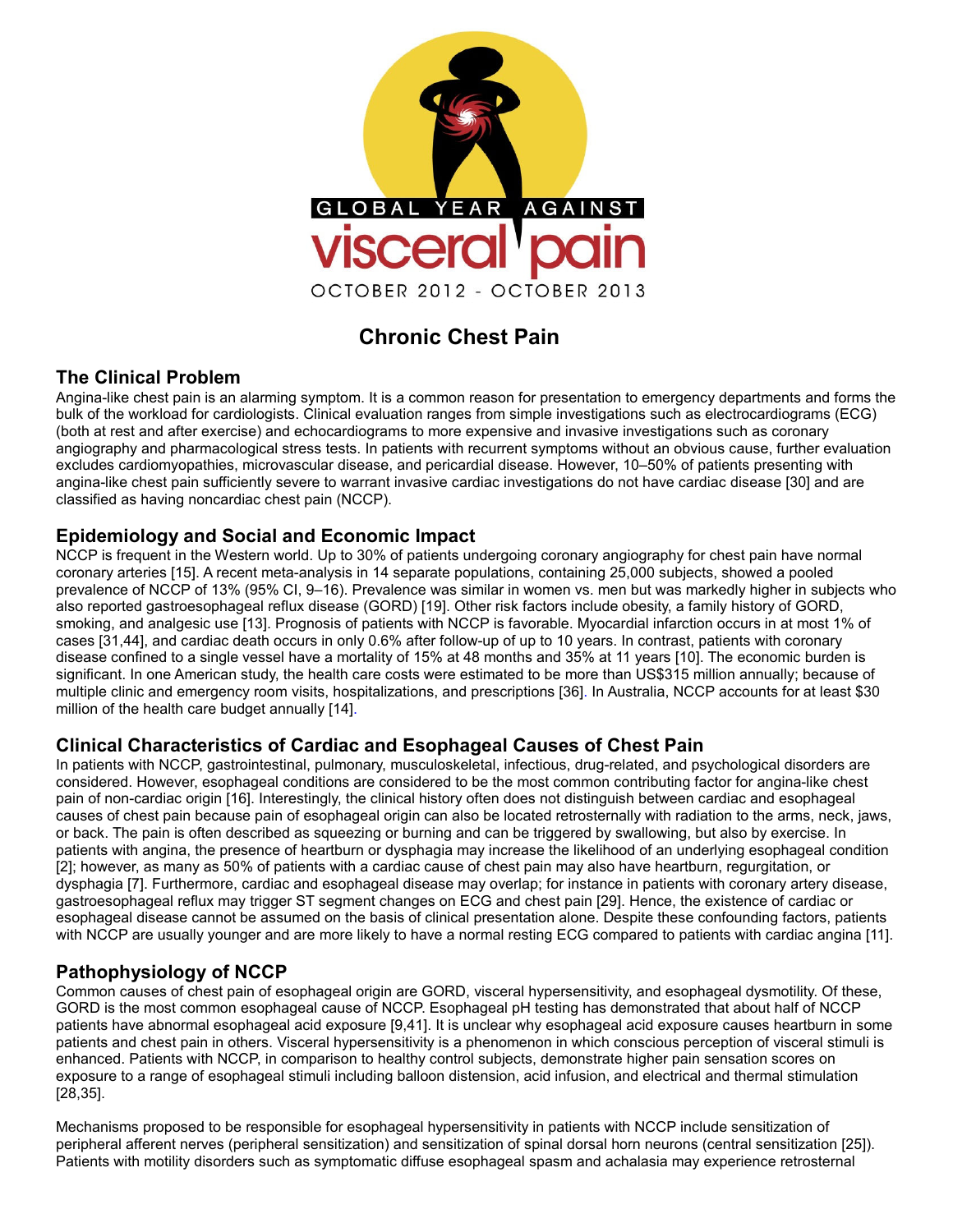angina-like pain, and 30% of NCCP patients have abnormal esophageal manometric findings [8,24]. The relationship, however, between the manometric findings and the chest pain is complex. Patients are generally asymptomatic at the time when the motility abnormalities are identified. Finally, pharmacotherapy with motility-modifying drugs does not correlate with improvement of symptoms [37]. Several studies report a high incidence of psychiatric diagnoses, such as panic disorder, generalized anxiety disorder, depression, and somatization disorder, in patients with NCCP [6,23].

# **Diagnostic Evaluation**

Gastrointestinal work-up is aimed at demonstrating pathological gastroesophageal reflux, hypersensitivity of the esophagus, or esophageal motor abnormalities.

**Gastroesophageal reflux tests:** *(i) Proton pump inhibitors:* Empirical PPI therapy (the "PPI test") is recommended prior to any invasive testing to diagnose GORD-related NCCP. The omeprazole doses used in the PPI test range from 40 mg to 80 mg daily over a duration of 7 to 28 days [17,21]. If the symptom score improves by more than 50–75% relative to baseline, the test is considered positive. In different studies, the sensitivity of the PPI test for GORD-related NCCP ranges from 69% to 95%, and the specificity of the test ranges from 67% to 86% [18]. The PPI test is a cost-saving approach that significantly reduces the number of invasive diagnostic tests. *(ii) Reflux monitoring:* Esophageal pH monitoring demonstrates pathological GORD in up to 62% of the patients with NCCP [9,32]. A group of patients may have normal acid exposure, but still have a significant temporal relationship between reflux episodes and chest pain events. These patients are considered to have an acid-hypersensitive esophagus [39]. *(iii) Endoscopy:* Gastrointestinal endoscopy reveals reflux esophagitis in up to 31% of patients with noncardiac chest pain [43]. Endoscopy should be reserved for patients with NCCP and alarm symptoms including dysphagia, odynophagia, weight loss, or anemia.

**Esophageal sensitivity tests:** *(i) Acid perfusion tests:* Hydrochloric acid, infused into the middle third of the oesophagus, is able to induce chest pain. The acid infusion test is positive in 10–38% of patients with NCCP [3,32]. The sensitivity and specificity for the acid perfusion test is 57% and 62%, respectively [20]. *(ii) Balloon distension tests:* A small balloon is placed in the lower esophagus and inflated until patients report pain [35]. Richter et al. and other investigators have observed that balloon distension reproduces chest pain at lower volumes in patients with NCCP than in controls [28,34]. The sensitivity of the test has been reported to vary between 5% and 50% [34].

**Esophageal motility tests:** *(i) High-resolution manometry* (HRM) is the gold standard for recognition and classification of esophageal motility disorders. A significant percentage (48–64%) of patients with achalasia experience chest pain [12]. A recent study using HRM showed that acid-sensitive NCCP patients have a distinct hypermotility pattern in the smooth muscle portion of the esophagus [26]. *(ii) Pharmacological provocative tests:* Provocative tests with edrophonium, ergonovine, bethanechol, and pentagastrin have been developed to identify patients with NCCP of esophageal origin [38]. Overall, pharmacological provocative tests are invasive, are associated with adverse events, are not standardized, have low diagnostic sensitivity for NCCP, and fail to predict therapeutic outcome.

# **Treatment of NCCP**

Treatment of noncardiac chest pain is challenging because of the heterogenous nature of the disorder. *(i) Acid suppression:* Several open-label studies have demonstrated efficacy of acid suppression with either PPIs or histamine H2-receptor antagonists following the first description by DeMeester et al. in 1982 [9]. Since the first double-blind, placebo-controlled study of acid suppression in NCCP by Achem et al. [1,5], similar controlled studies have consistently shown efficacy of PPI treatment in NCCP. *(ii) Smooth muscle relaxants:* Nitrates, phosphodiesterase-5 inhibitors, anticholinergic drugs, and calcium channel blockers have been used in the treatment of NCCP with dysmotility. Most studies included small numbers, and few were placebo controlled, which prevents us from making any firm conclusions about the efficacy of these agents. *(iii) Tricyclic antidepressants (TCAs):* A few clinical trials have evaluated the effect of TCAs in NCCP. In a double-blind, placebo-controlled trial [4] in 60 patients, imipramine (50 mg) significantly reduced chest pain episodes in 52% of patients. Prakash and Clouse [33] demonstrated that 75% of NCCP patients experience symptomatic relief during long-term use of TCAs for up to 3 years. *(iv) Selective serotonin reuptake inhibitors:* In a double-blind, controlled study of sertraline versus placebo in 30 NCCP patients for 8 weeks, sertraline demonstrated a significant reduction in pain score compared with placebo [42]. However, another study [40] found no differences between paroxetine and placebo. *(v) Serotonin-norepinephrine reuptake inhibitors (SNRIs):* Recently, Lee et al. evaluated venlafaxine vs. placebo in a double-blind controlled study in NCCP, reporting that 52% of patients experienced symptom improvement in comparison to 4% of those taking a placebo [27]. *(vi) Miscellaneous treatments:* Symptomatic improvement has been reported in NCCP patients taking adenosine intravenously as well as orally. Small-scale studies have shown improvement with endoscopic injection of botulinum toxin, cognitive-behavioral therapy, and hypnotherapy [22].

#### **References**

- [1] Achem SR, Kolts BE, MacMath T, Richter J, Mohr D, Burton L, Castell DO. Effects of omeprazole versus placebo in treatment of noncardiac chest pain and gastroesophageal reflux. Dig Dis Sci 1997;42:2138–45.
- [2] Bak YT, Lorang M, Evans PR, Kellow JE, Jones MP, Smith RC. Predictive value of symptom profiles in patients with suspected oesophageal dysmotility. Scand J Gastroenterol 1994;29:392–7.
- [3] Breumelhof R, Nadorp JH, Akkermans LM, Smout AJ. Analysis of 24-hour esophageal pressure and pH data in unselected patients with noncardiac chest pain. Gastroenterology 1990;99:1257–64.
- [4] Cannon RO 3rd, Quyyumi AA, Mincemoyer R, Stine AM, Gracely RH, Smith WB, Geraci MF, Black BC, Uhde TW, Waclawiw MA, et al. Imipramine in patients with chest pain despite normal coronary angiograms. N Engl J Med 1994;330:1411–7.
- [5] Chambers J, Cooke R, Anggiansah A, Owen W. Effect of omeprazole in patients with chest pain and normal coronary anatomy: initial experience.